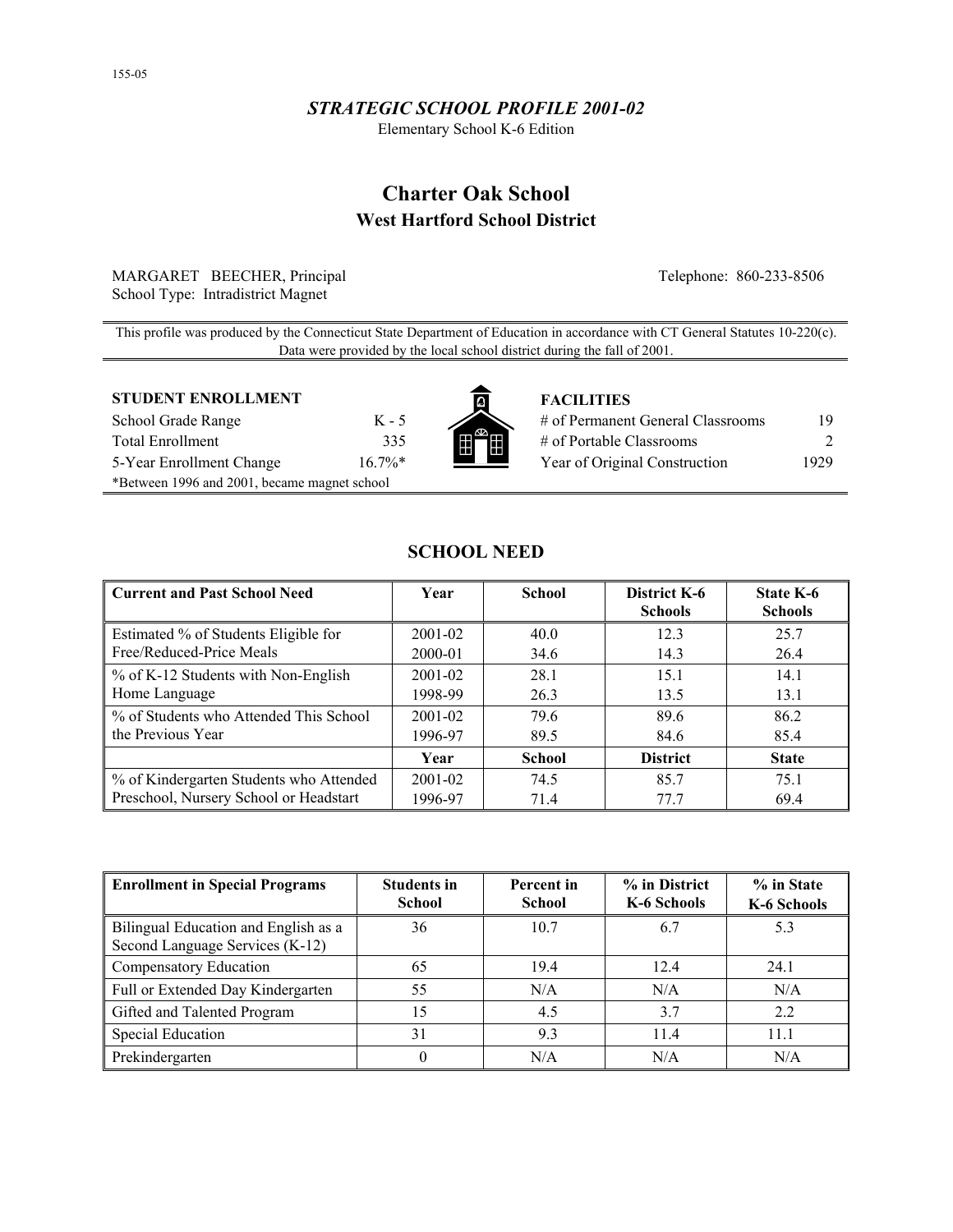| Race/Ethnicity  | <b>Number</b> | Percent | <b>Total Minority 2001-02</b><br>65.4% |
|-----------------|---------------|---------|----------------------------------------|
| American Indian |               | 0.0     | 44.9%<br><b>Total Minority 1996-97</b> |
| Asian American  | 42            | 12.5    |                                        |
| <b>Black</b>    | 64            | 19.1    |                                        |
| Hispanic        | 113           | 33.7    | 天义                                     |
| White           | 16            | 34.6    |                                        |

| <b>Total Minority 2001-02</b> | 65.4% |
|-------------------------------|-------|
| <b>Total Minority 1996-97</b> | 44.9% |



#### **EFFORTS TO REDUCE RACIAL, ETHNIC, AND ECONOMIC ISOLATION**

Connecticut law requires that school districts provide educational opportunities for their students to interact with students and teachers from diverse racial, ethnic, and economic backgrounds. This may occur through programs with other schools, distance learning, or other experiences. Below is the description submitted by this school of how it provides such experiences.

 September of 1998 marked the opening of Charter Oak Academy of Global Studies as West Hartford's third magnet school. Our school is racially, ethnically and economically diverse. Our present enrollment of students represents a mix of cultures. In addition, 13% of our students were enrolled in classes for speakers of English as a second language. Charter Oak is a school of choice welcoming students from all of our district's elementary schools. These students now constitute 12% of our enrollment. Magnet families learn about our school through district and school orientation meetings, visitations and tours, and informational brochures.

 Our Global Studies Curriculum enables our students to embrace and appreciate the world's cultures. Students explore the world through units of study where a wide range of texts and trade books as well as experiences offered through field studies, guest speakers, and Internet access enhance their understanding of diversity. In addition, our state of the art media center offers a collection of books and periodicals focusing on world cultures as well as Internet programs such as GLOBE and International Pen Pals that brings the world to our door.

 The Bushnell Partners Program provides visual and performing artists who represent a range of ethnic and racial backgrounds. They provide school-wide performances, workshops, and artist in residence programs in conjunction with our cultural studies. Our school dance troupe, made possible though the Foundation for West Hartford and the Bushnell Partners Program, have enabled our students to experience first-hand, the wonders of expressive cultural art forms.

 Charter Oak enjoys a partnership with Flanders School in Southington, CT. Students from the two schools work together to develop an original instrumental and artistic program. A school-wide performance for students and parents highlights the efforts of this partnership now in its third year.

 Our Family Resource Center (FRC) and PTA provide numerous programs to support students and their families. Family FUNdamentals, Grandparents' Wisdom Circle, People Empowering People, a parent leadership program, and SummerShare, an inter-district partnership program with Martin Luther King School, Hartford, are but four FRC programs. Our PTA sponsored programs enhance our curriculum and range from visits of guest authors, to family science night. The entire school community is dedicated to providing an environment that is educationally rich, inclusive and welcoming.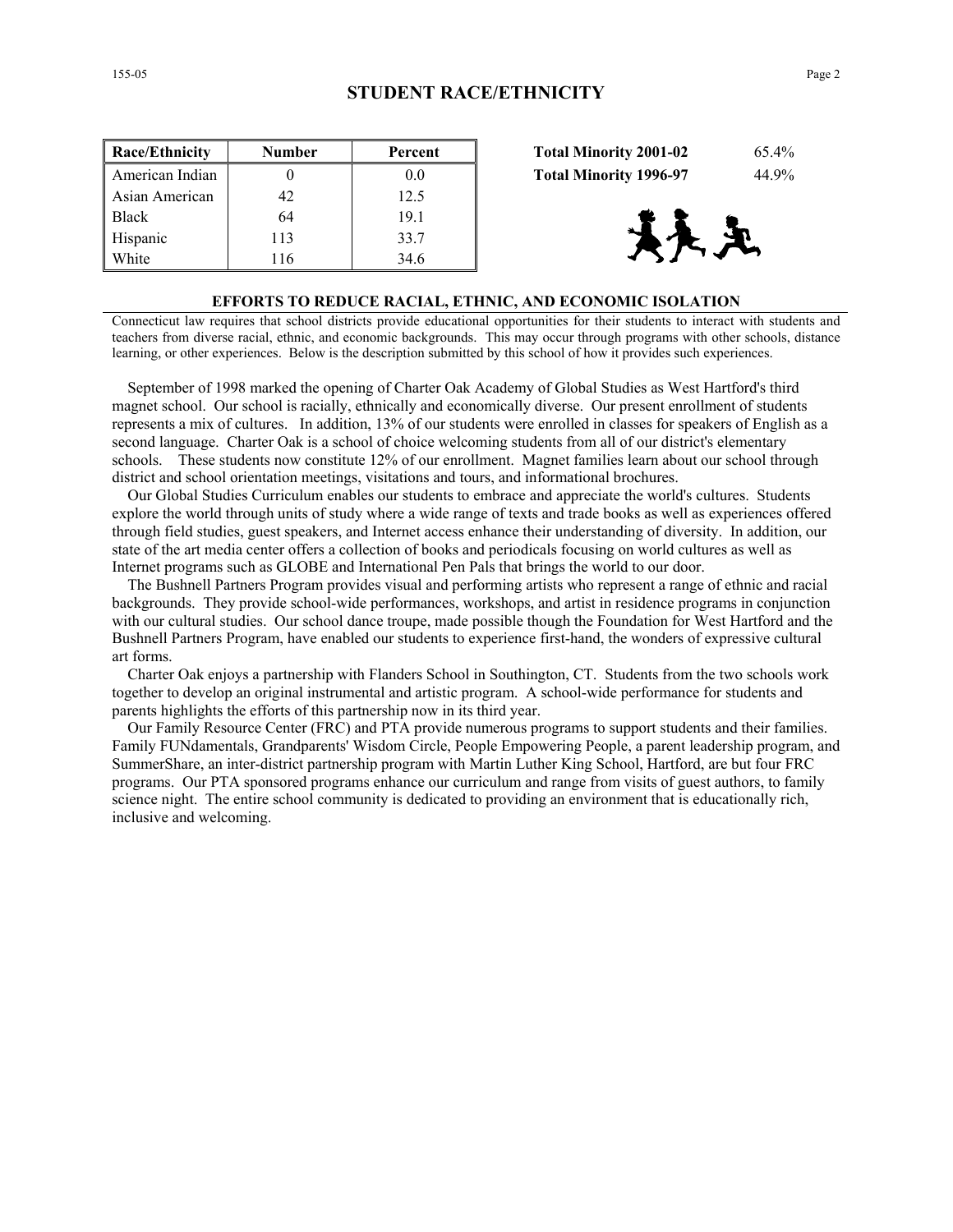## **SCHOOL RESOURCES**

| Time*                               | <b>chool</b> | District        | state |
|-------------------------------------|--------------|-----------------|-------|
| Instructional                       |              | $\mathbf{K}$ -0 | K-0   |
| Total Hours of Instruction Per Year | 984          | 984             | 982   |

\*State law requires at least 900 hours for grades 1 through 12 and full-day kindergarten, and 450 hours for half-day kindergarten.

| <b>TECHNOLOGY</b> | % of Classrooms, Libraries,<br>and Laboratories Wired for: | <b>School</b> | District K-6 | <b>State K-6</b> |
|-------------------|------------------------------------------------------------|---------------|--------------|------------------|
|                   | Video                                                      | 100.0         | 100.0        | 57.1             |
|                   | Voice                                                      | 100.0         | 100.0        | 62.2             |
|                   | Internet Access                                            | 100.0         | 100.0        | 88.4             |
|                   | Multi-Room Network (LAN)                                   | 100.0         | 100.0        | 55.8             |

| Computers                                       | <b>School</b> | Dist K-6 | <b>State K-6</b> | This school                   |
|-------------------------------------------------|---------------|----------|------------------|-------------------------------|
| # of Students Per Academic Computer             | 5.0           | 4.6      | 4.8              | does not have a               |
| % of Computers that are High or Moderate Power  | 100.0         | 99.8     | 91.6             | functional<br>satellite link. |
| % of Computers with Internet Access, All Speeds | 62.7          | 84.5     | 77.1             |                               |
| % of Computers with High Speed Internet Access  | 62.7          | 80.4     | 71.2             |                               |
| % of Internet Computers with Filtering Software | 97.6          | 98.7     | 80.1             |                               |

### **LIBRARY MATERIALS**

Free on-line access to periodicals, newspapers, and other resources is available to all Connecticut schools through the Connecticut Digital Library.

| <b>Print and Non-Print Materials</b>                    | <b>School</b> | Dist K-6 | State K-6 |
|---------------------------------------------------------|---------------|----------|-----------|
| # of Print Volumes Per Student*                         | 35.3          | 29.8     | 22.9      |
| % of Print Volumes Purchased in<br>the Last Three Years | 23.4          | 15.1     | 172       |
| # of Print Periodical Subscriptions                     | 22            | 23.6     | 18.2      |
| $\#$ of Non-Print Materials                             | 100           | 193.6    | 4063      |

\*Because a certain number of volumes are needed for a library of adequate breadth and depth, a small school may need a higher number of volumes per student.

## **STAFFING RESOURCES**



|         | <b>Average Class Size</b> | <b>School</b> | <b>District</b> | <b>State</b> |
|---------|---------------------------|---------------|-----------------|--------------|
| Grade K | 2001-02                   | 18.3          | 20.3            | 18.3         |
|         | 1996-97                   | 16.3          | 20.2            | 19.2         |
| Grade 2 | $2001 - 02$               | 177           | 19.6            | 19.6         |
|         | 1996-97                   | 17.7          | 18.4            | 20.5         |
| Grade 5 | 2001-02                   | 18.0          | 21.4            | 21.5         |
|         | 1996-97                   | 17.0          | 21.5            | 21.7         |

| <b>RESOURCES</b> |               | <b>School Staff Count</b><br><b>Full-Time Equivalent</b> | 2001-02      | 2000-01 |                                     |      |      |
|------------------|---------------|----------------------------------------------------------|--------------|---------|-------------------------------------|------|------|
|                  |               | # of Certified Staff                                     |              |         |                                     |      |      |
| ass Size         | <b>School</b> | <b>District</b>                                          | <b>State</b> |         | Teachers                            | 29.2 | 27.2 |
| 2001-02          | 18.3          | 20.3                                                     | 18.3         |         | Administrators                      | 1.0  | 1.0  |
| 1996-97          | 16.3          | 20.2                                                     | 19.2         |         | Library/Media Staff                 | 1.0  | 1.0  |
| 2001-02          | 17.7          | 19.6                                                     | 19.6         |         | Counselors, Social Workers,         | 1.7  | 0.8  |
| 1996-97          | 17.7          | 18.4                                                     | 20.5         |         | and School Psychologists            |      |      |
| 2001-02          | 18.0          | 21.4                                                     | 21.5         |         | Other Professionals                 | 2.0  | 1.0  |
| 1996-97          | 17.0          | 21.5                                                     | 21.7         |         | $\#$ of Non-Certified Instructional | 8.5  | 8.5  |

| <b>Professional Staff Race/Ethnicity</b>                 | 2001-02       | 2000-01      | 1996-97   |  |
|----------------------------------------------------------|---------------|--------------|-----------|--|
| % Minority                                               | 5.4           | 91           | 7.7       |  |
| <b>Professional Staff Experience and Training</b>        | <b>School</b> | District K-6 | State K-6 |  |
| Average Number of Years Experience in Connecticut        | 10.6          | 10.8         | 13.0      |  |
| % with Master's Degree or Above                          | 67.6          | 75.8         | 77 9      |  |
| % Trained as Mentors, Assessors, or Cooperating Teachers | 27.0          | 29.1         | 24.8      |  |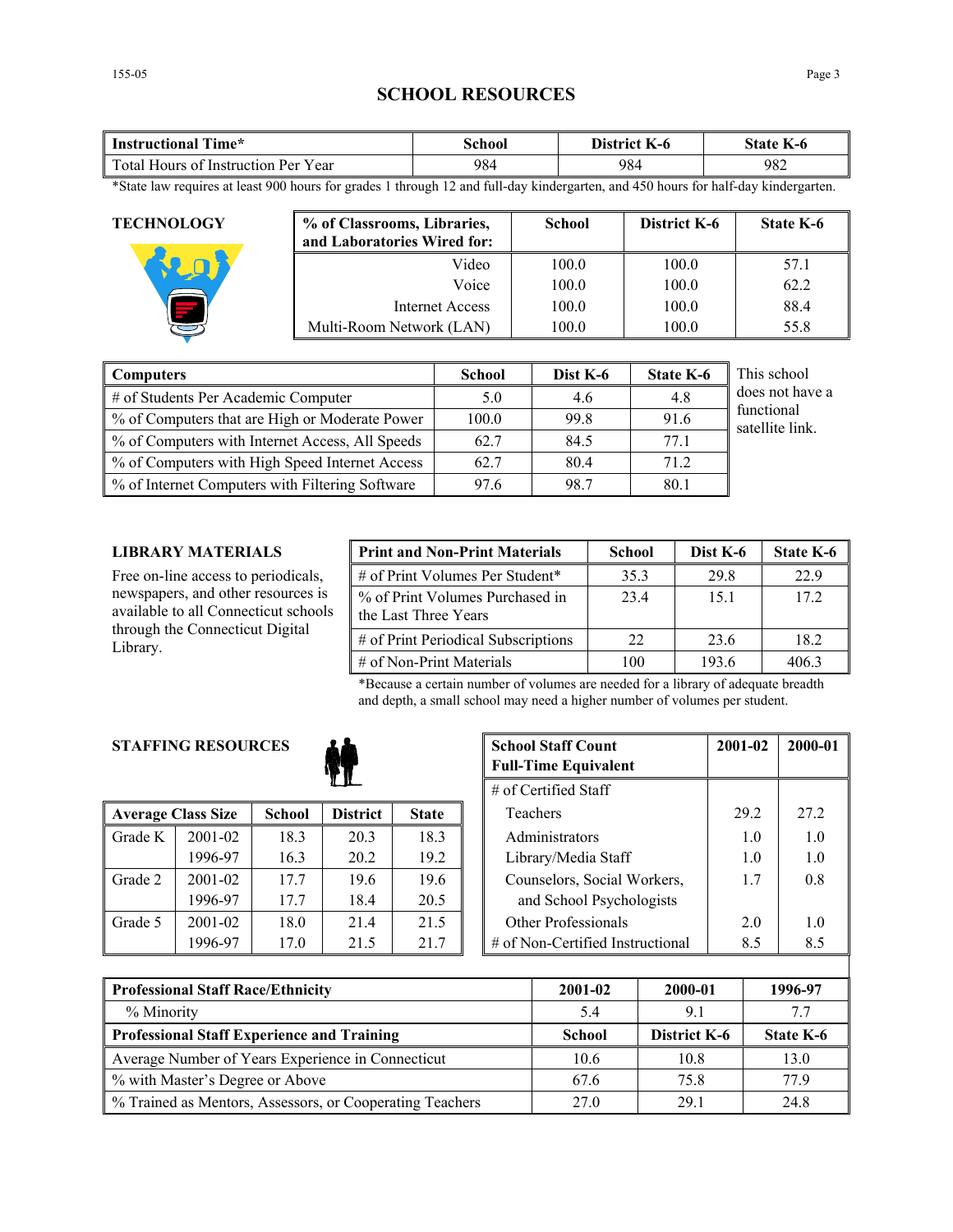| <b>Selected Subject Areas, Grade 5</b> | <b>Estimated Hours of Instruction Per Year</b> | Computer/       |              |                                       |
|----------------------------------------|------------------------------------------------|-----------------|--------------|---------------------------------------|
|                                        | <b>School</b>                                  | <b>District</b> | <b>State</b> | <b>Technology</b><br><b>Supported</b> |
| Art                                    | 36                                             | 36              | 30           | N <sub>0</sub>                        |
| <b>Computer Education</b>              | $\mathbf{0}$                                   |                 | 18           | N/A                                   |
| English Language Arts*                 | 420                                            | 415             | 426          | N <sub>0</sub>                        |
| Family and Consumer Science            | $\theta$                                       | $\theta$        |              | N/A                                   |
| Health                                 | 31                                             | 30              | 26           | N <sub>0</sub>                        |
| Library Media Skills                   | 18                                             | 18              | 19           | Yes                                   |
| Mathematics*                           | 202                                            | 201             | 186          | N <sub>0</sub>                        |
| Music                                  | 36                                             | 38              | 32           | No                                    |
| Physical Education                     | 54                                             | 54              | 40           | No.                                   |
| Science*                               | 76                                             | 79              | 97           | No                                    |
| Social Studies*                        | 75                                             | 73              | 97           | No                                    |
| <b>Technology Education</b>            | $\theta$                                       | $\theta$        |              | N/A                                   |
| World Languages*                       | 36                                             | 41              | 11           | N <sub>0</sub>                        |

## **SCHOOL PROCESSES**

\*Interdisciplinary Approach

#### **World Language**

Formal instruction (at least 1 hour per week) in a world language starts in grade 1 in this school. In Connecticut, 5.0% of K-6 schools have started world language instruction at this grade or earlier.

| Types of Supplemental Instructional Services<br>Provided to Students Lacking Basic Skills | Available in<br><b>Mathematics</b> | Available in<br><b>Language Arts</b> |
|-------------------------------------------------------------------------------------------|------------------------------------|--------------------------------------|
| Pull-Out Remedial Instruction                                                             | No                                 | Yes                                  |
| In-Class Tutorial                                                                         | Yes                                | Yes                                  |
| After School Program                                                                      | Yes                                | Yes                                  |
| Summer School (2001)                                                                      | Yes                                | Yes                                  |
| <b>Other</b>                                                                              | No                                 | No                                   |



#### **Interactive Distance Learning**

This school does not utilize interactive distance learning. Interactive distance learning ranges from on-line courses with student-instructor interaction via the internet to live classroom interaction through two-way audio and video transmissions.

| <b>Student and Teacher Statistics</b>                                                    | School | <b>District K-6</b> | <b>State K-6</b> |
|------------------------------------------------------------------------------------------|--------|---------------------|------------------|
| % of Students Retained in Grade after 2000-01 School Year                                |        | 0.7                 | 2.2              |
| Teacher Attendance, 2000-01: Average # of Days Absent Due<br>to Illness or Personal Time | 5.0    | 5.8                 |                  |
| % Certified Staff Assigned to Same School the Previous Year                              | 67.6   | 60.4                | 83.0             |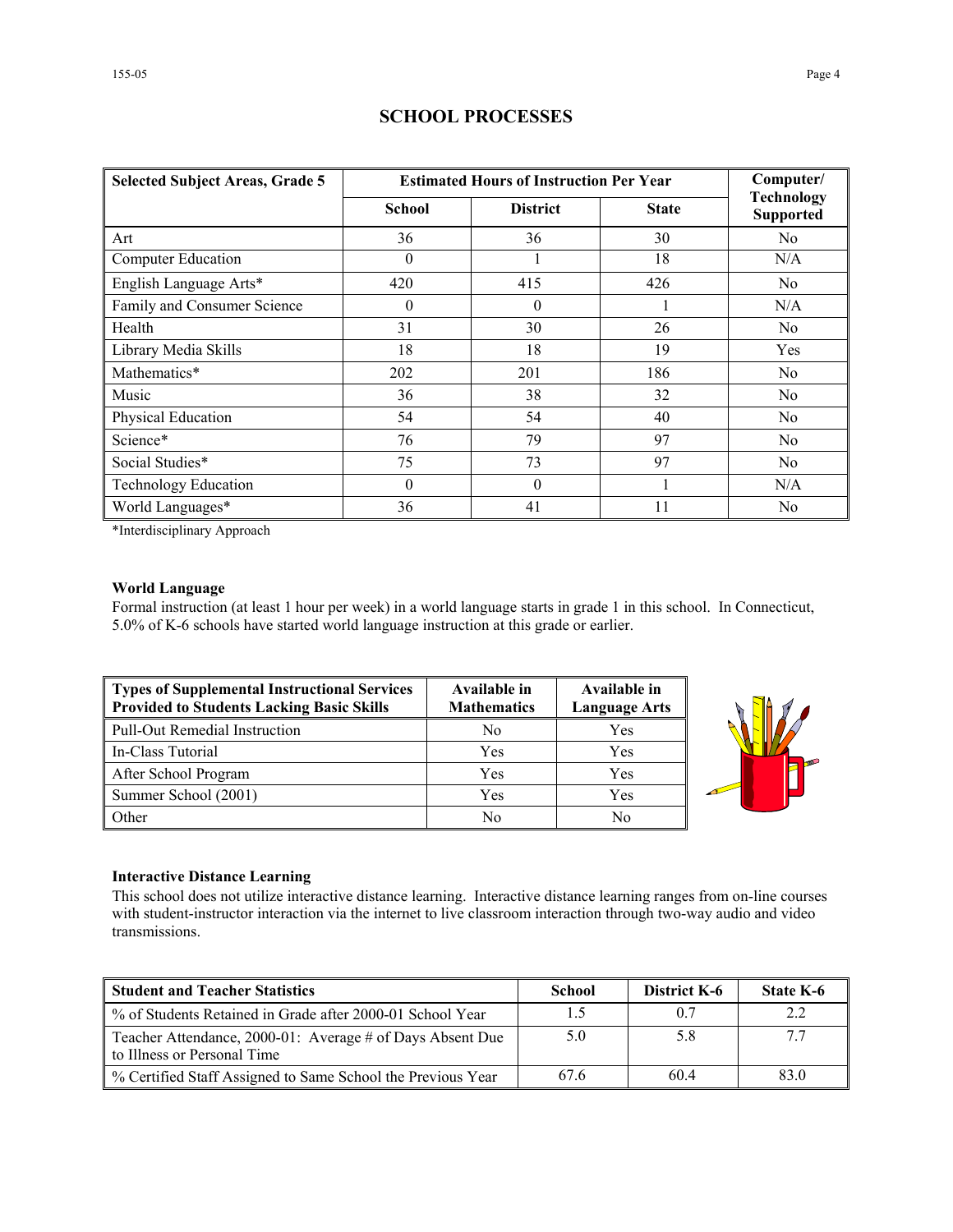## **STUDENT PERFORMANCE**

**Connecticut Mastery Test, Third Generation, % Meeting State Goal:** The state goal was established with the advice and assistance of a cross section of Connecticut educators. Students scoring at or above the goal are capable of successfully performing appropriate tasks with minimal teacher assistance.

| <b>Connecticut Mastery Test, 3rd Gen.</b> | <b>School</b> | <b>School</b> | <b>District</b> | <b>State</b> |
|-------------------------------------------|---------------|---------------|-----------------|--------------|
| % Meeting State Goal                      | 2000-01       | 2001-02       | 2001-02         | 2001-02      |
| Reading<br>Grade 4                        | 49            | 45            | 74              | 57.9         |
| Writing                                   | 49            | 54            | 77              | 61.2         |
| Mathematics                               | 73            | 60            | 81              | 61.0         |
| All Three Tests                           | 32.7          | 33.3          | 63.3            | 42.8         |
| Grade 6<br>Reading                        | N/A           | N/A           | N/A             | N/A          |
| Writing                                   | N/A           | N/A           | N/A             | N/A          |
| Mathematics                               | N/A           | N/A           | N/A             | N/A          |
| All Three Tests                           | N/A           | N/A           | N/A             | N/A          |
| Participation Rate                        | 94.2          | 96.0          | 95.5            | 95.0         |



In the table above, the percentage of students meeting the state goal is the percentage of those students who had a valid test score. The results reflect the performance of students who were enrolled in the school at the time of testing, regardless of the length of time they were enrolled in the school.

| <b>Physical Fitness</b><br>% Passing All 4 Tests |         | <b>School</b> | <b>District</b> | <b>State</b> |
|--------------------------------------------------|---------|---------------|-----------------|--------------|
|                                                  | Grade 4 | 18.1          | 40 1            | 32.1         |
|                                                  | Grade 6 | N/A           | N/A             | N/A          |

| ness<br>ll 4 Tests | School | <b>District</b> | <b>State</b> | <b>Student Attendance</b> | School | <b>District</b><br>K-6 | <b>State</b><br>K-6 |
|--------------------|--------|-----------------|--------------|---------------------------|--------|------------------------|---------------------|
| Grade 4            | 18.1   | 40.1            | 32.1         | $\%$ on October 1, 2001   | 96.7   | 96.8                   | 95.9                |